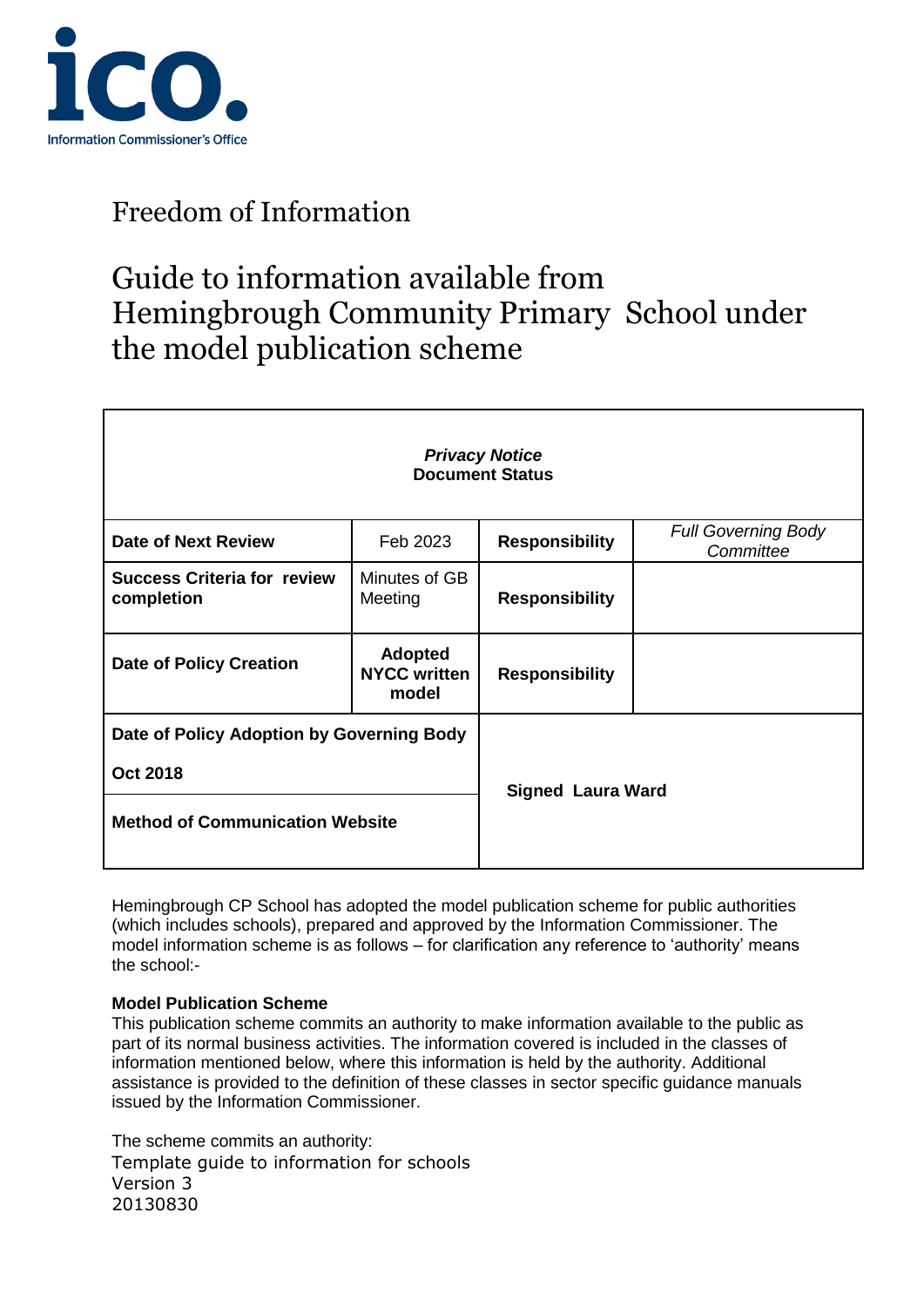

# Guide to information available from Hemingbrough Community Primary School under the model publication scheme

- To proactively publish or otherwise make available as a matter of routine, information, including environmental information, which is held by the authority and falls within the classifications below.
- To specify the information which is held by the authority and falls within the classifications below.
- To proactively publish or otherwise make available as a matter of routine, information in line with the statements contained within this scheme.
- To produce and publish the methods by which the specific information is made routinely available so that it can be easily identified and accessed by members of the public.
- To review and update on a regular basis the information the authority makes available under this scheme.
- To produce a schedule of any fees charged for access to information which is made proactively available.
- To make this publication scheme available to the public.

#### **Classes of information**

#### **Who we are and what we do**

Organisational information, locations and contacts, constitutional and legal governance.

#### **What we spend and how we spend it**

Financial information relating to projected and actual income and expenditure, tendering, procurement and contracts.

#### **What our priorities are and how we are doing**

Strategy and performance information, plans, assessments, inspections and reviews.

#### **How we make decisions**

Policy proposals and decisions. Decision making processes, internal criteria and procedures, consultations.

#### **Our policies and procedures**

Current written protocols for delivering our functions and responsibilities.

#### **Lists and Registers**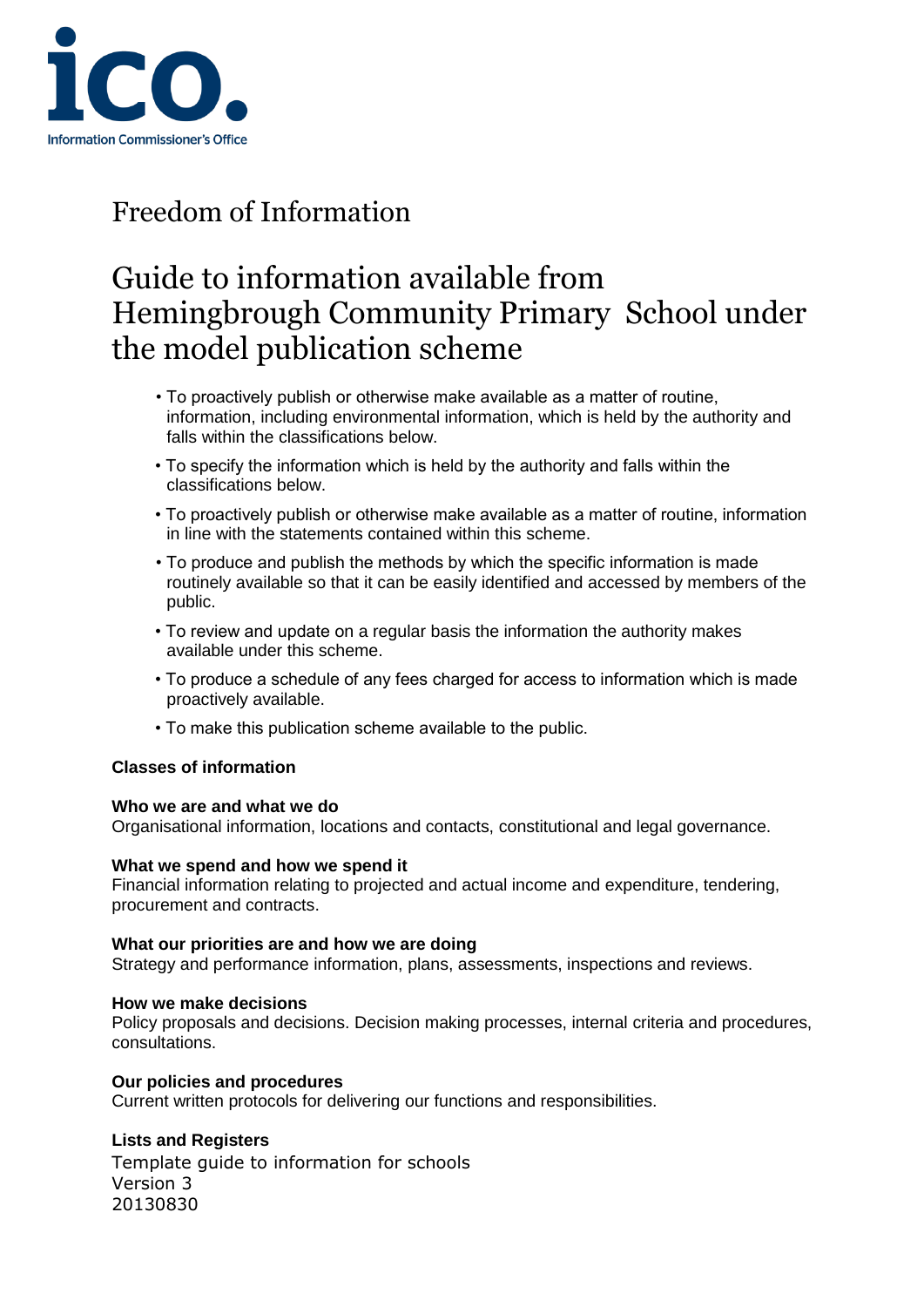

## Guide to information available from Hemingbrough Community Primary School under the model publication scheme

Information held in registers required by law and other lists and registers relating to the functions of the authority.

#### **The services we offer**

Advice and guidance, booklets and leaflets, transactions and media releases. A description of the services offered.

The classes of information will not generally include:

- Information the disclosure of which is prevented by law, or exempt under the Freedom of Information Act, or is otherwise properly considered to be protected from disclosure.
- Information in draft form.
- Information that is no longer readily available as it is contained in files that have been placed in archive storage, or is difficult to access for similar reasons.

**The method by which information published under this scheme will be made available** 

The authority will indicate clearly to the public what information is covered by this scheme and how it can be obtained.

Where it is within the capability of a public authority, information will be provided on a website. Where it is impracticable to make information available on a website or when an individual does not wish to access the information by the website, a public authority will indicate how information can be obtained by other means and provide it by those means.

In exceptional circumstances some information may be available only by viewing in person. Where this manner is specified, contact details will be provided. An appointment to view the information will be arranged within a reasonable timescale.

Information will be provided in the language in which it is held or in such other language that is legally required. Where an authority is legally required to translate any information, it will do so.

Obligations under disability and discrimination legislation and any other legislation to provide information in other forms and formats will be adhered to when providing information in accordance with this scheme.

#### **Charges which may be made for information published under this scheme**

The purpose of this scheme is to make the maximum amount of information readily available at minimum inconvenience and cost to the public. Charges made by the authority for routinely published material will be justified and transparent and kept to a minimum.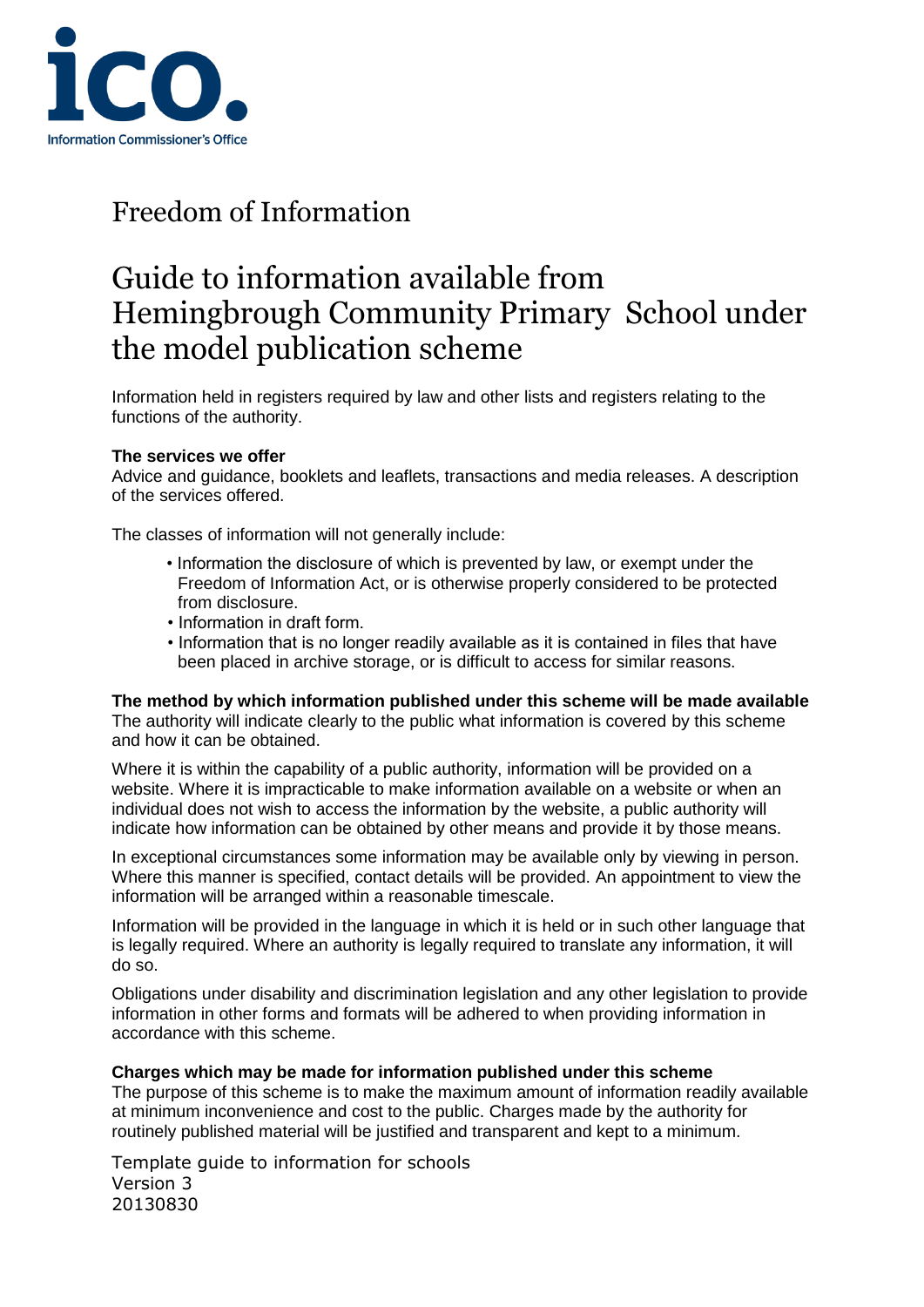

## Guide to information available from Hemingbrough Community Primary School under the model publication scheme

Material which is published and accessed on a website will be provided free of charge. Charges may be made for information subject to a charging regime specified by Parliament. Charges may be made for actual disbursements incurred such as:

- photocopying
- postage and packaging
- the costs directly incurred as a result of viewing information.

Charges may also be made for information provided under this scheme where they are legally authorised, they are in all the circumstances, including the general principles of the right of access to information held by public authorities, justified and are in accordance with a published schedule or schedules of fees which is readily available to the public.

If a charge is to be made, confirmation of the payment due will be given before the information is provided. Payment may be requested prior to provision of the information.

#### **Written Requests**

Information held by a public authority that is not published under this scheme can be requested in writing, when its provision will be considered in accordance with the provisions of the Freedom of Information Act.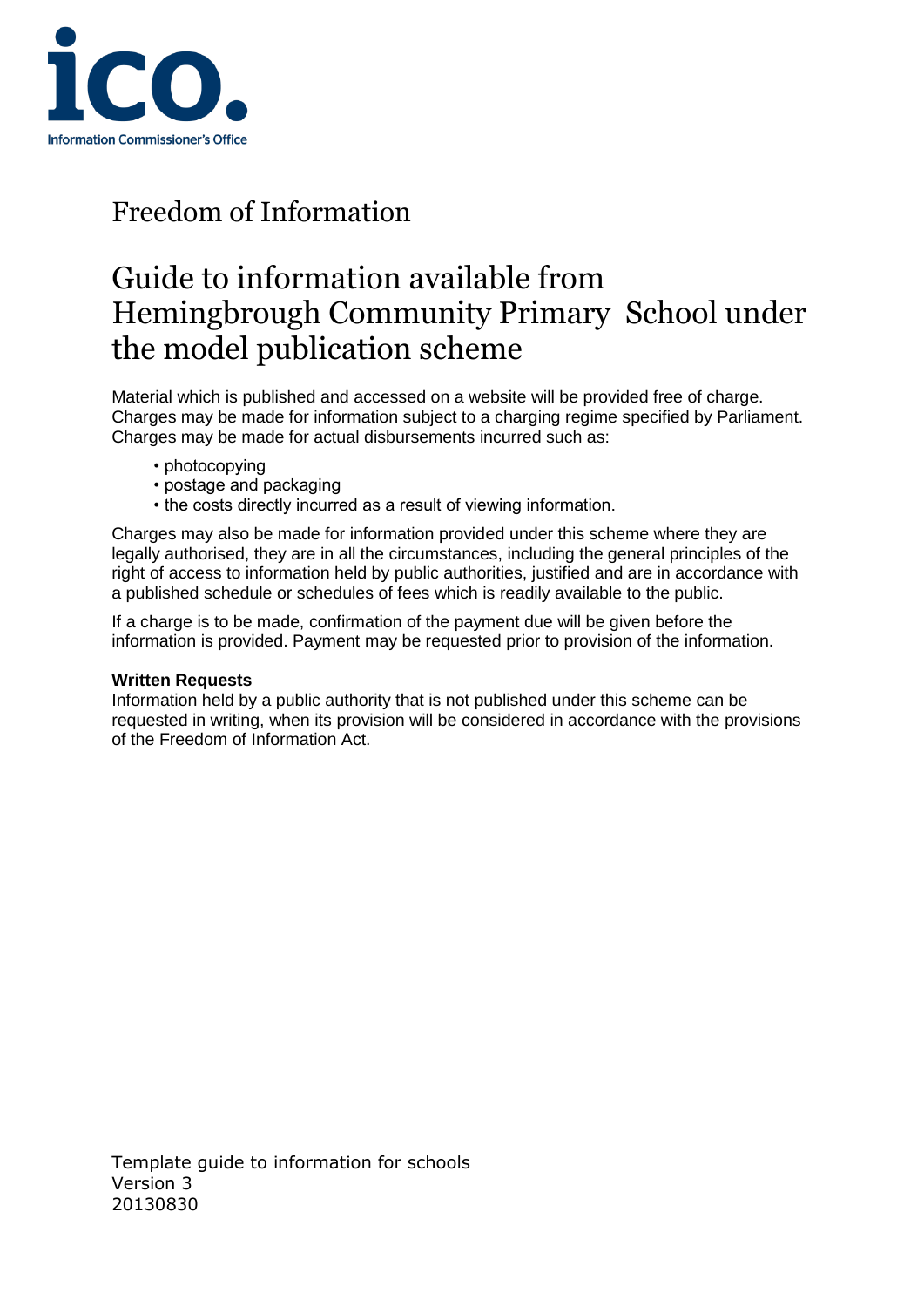

## Guide to information available from Hemingbrough Community Primary School under the model publication scheme

### **Freedom of Information**

### **Guide to information available from Hemingbrough CP School under the model publication scheme**

Any documents requested that are not available on the website can be provided in hard copy format. The cost for this will be 5p per A4 sheet used plus any admin costs incurred in collating and producing the information.

| Information to be published                                                                                                                             | How the<br>information<br>can be<br>obtained |
|---------------------------------------------------------------------------------------------------------------------------------------------------------|----------------------------------------------|
| Class 1 - Who we are and what we do<br>(Organisational information, structures, locations and contacts)<br>This will be current information only        |                                              |
| Who's who in the school                                                                                                                                 | Website                                      |
| Who's who on the governing body and the basis of their<br>appointment                                                                                   | Website                                      |
| <b>Instrument of Government</b>                                                                                                                         | Hard copy                                    |
| Contact details for the Head teacher and for the governing body<br>(named contacts where possible with telephone number and<br>email address (if used)) | Website                                      |
| School prospectus                                                                                                                                       | <b>Website</b>                               |
| <b>Annual Report</b>                                                                                                                                    | Hard copy                                    |
| Staffing structure                                                                                                                                      | Website                                      |
| School session times and term dates                                                                                                                     | Website                                      |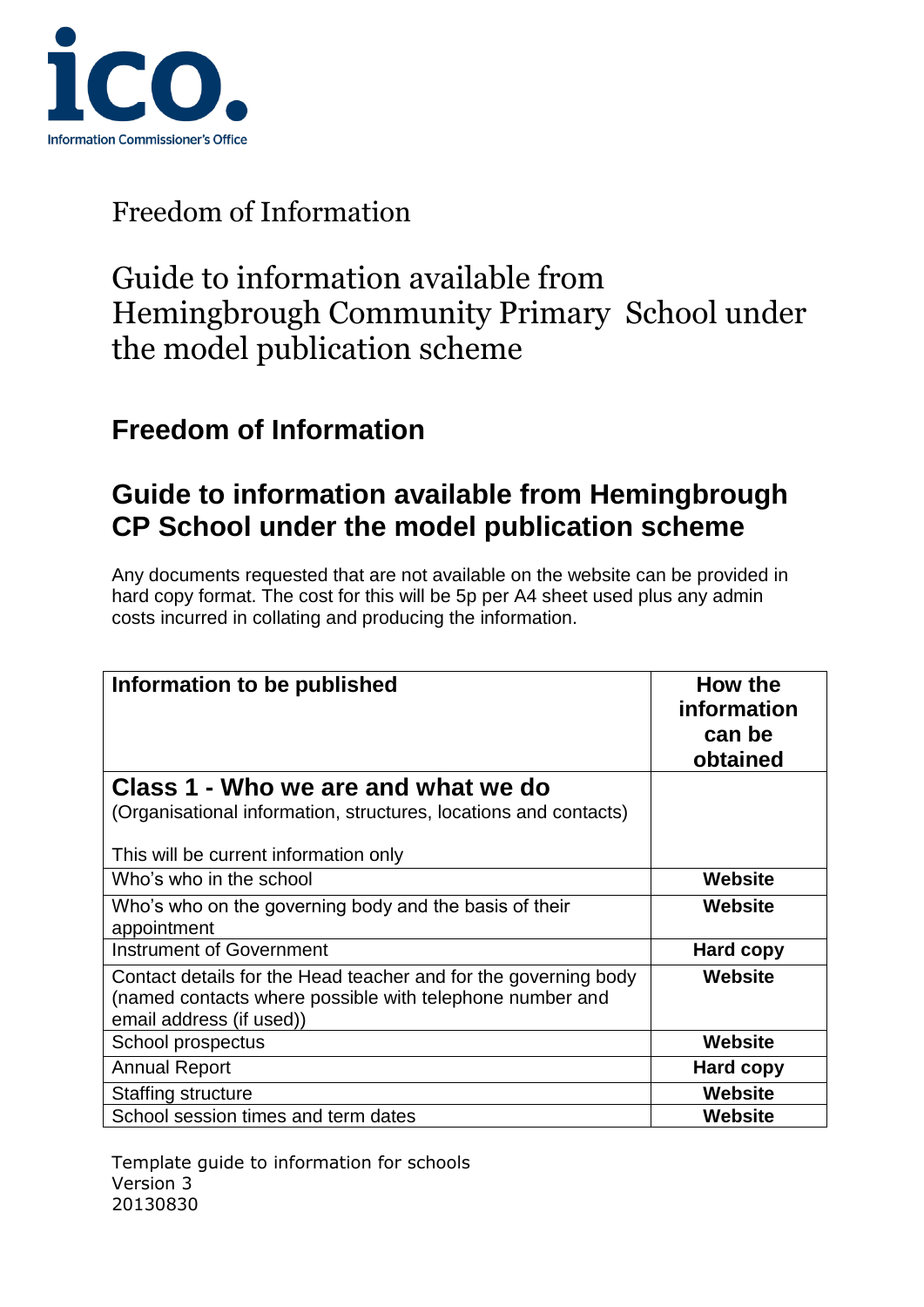

# Guide to information available from Hemingbrough Community Primary School under the model publication scheme

| Class 2 – What we spend and how we<br>spend it<br>(Financial information relating to projected and actual income<br>and expenditure, procurement, contracts and financial audit) |                |
|----------------------------------------------------------------------------------------------------------------------------------------------------------------------------------|----------------|
| Current and previous financial year as a minimum                                                                                                                                 |                |
| Annual budget plan and financial statements                                                                                                                                      | Hard copy only |
| Capitalised funding                                                                                                                                                              | Hard copy only |
| <b>Additional funding</b>                                                                                                                                                        | Hard copy only |
| Procurement and projects                                                                                                                                                         | Hard copy only |
| Pay policy                                                                                                                                                                       | Hard copy only |
| Staffing and grading structure                                                                                                                                                   | Hard copy only |
| Governors' allowances                                                                                                                                                            | Hard copy only |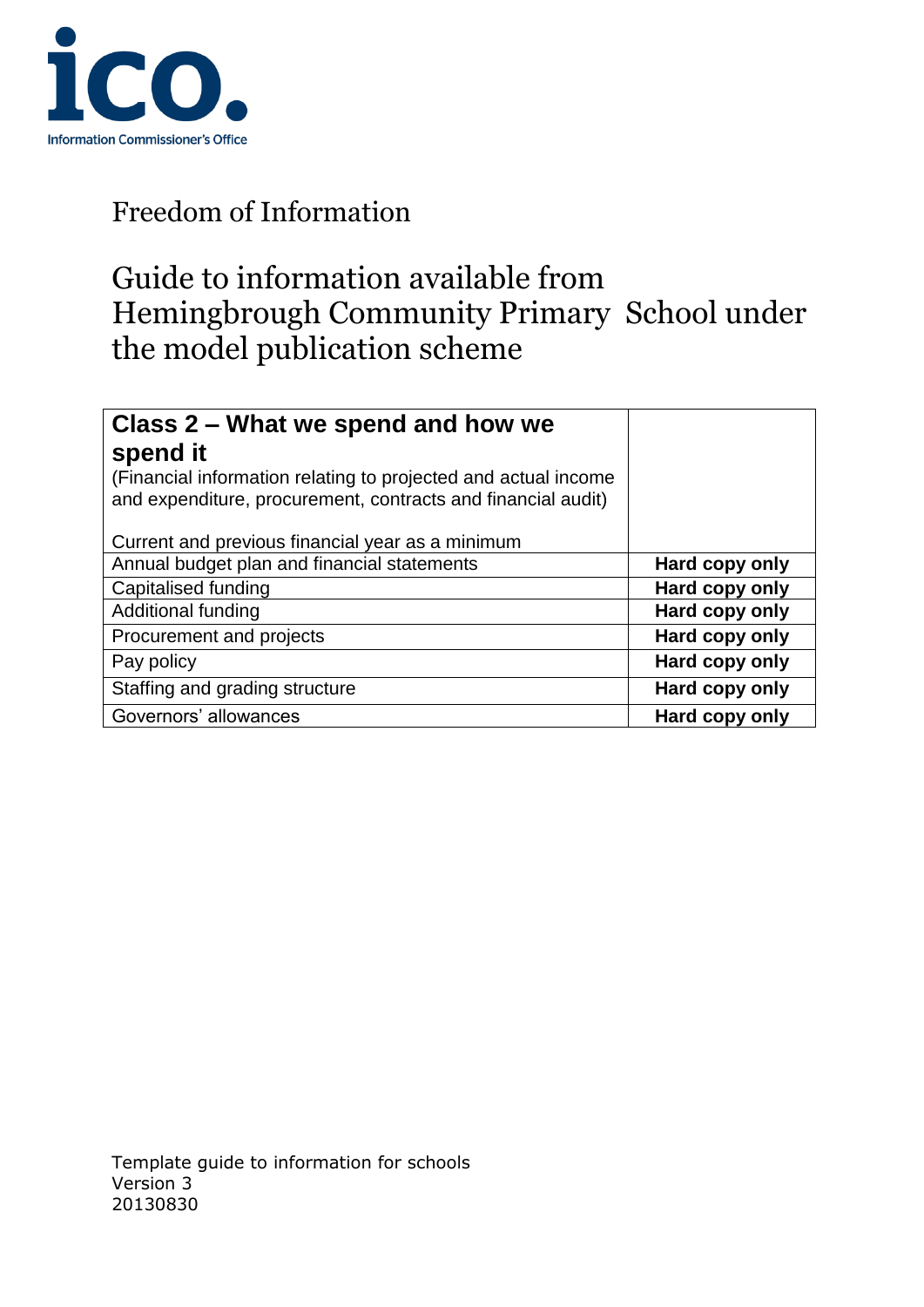

## Guide to information available from Hemingbrough Community Primary School under the model publication scheme

Any documents requested that are not available on the website can be provided in hard copy format. The cost for this will be 5p per A4 sheet used plus any admin costs incurred in collating and producing the information.

| Class 3 – What our priorities are and how we<br>are doing<br>(Strategies and plans, performance indicators, audits,<br>inspections and reviews)<br>Current information as a minimum |                           |
|-------------------------------------------------------------------------------------------------------------------------------------------------------------------------------------|---------------------------|
| School profile<br>Government supplied performance data<br>The latest Ofsted report<br>$\bullet$<br>- Summary<br>- Full report                                                       | <b>Website</b>            |
| Performance management policy and procedures adopted by<br>the governing body.                                                                                                      | Hard copy only            |
| Schools future plans<br>Every Child Matters - policies and procedures                                                                                                               | <b>Website</b><br>Website |

| Class 4 – How we make decisions<br>(Decision making processes and records of decisions)                                      |                |
|------------------------------------------------------------------------------------------------------------------------------|----------------|
| Current and previous three years as a minimum                                                                                |                |
| Admissions policy/decisions (not individual admission decisions)                                                             | Hard copy only |
| Agendas of meetings of the governing body and (if held) its sub-<br>committees                                               | Hard copy only |
| Minutes of meetings (as above) $-$ nb this will exclude information that<br>is properly regarded as private to the meetings. | Hard copy only |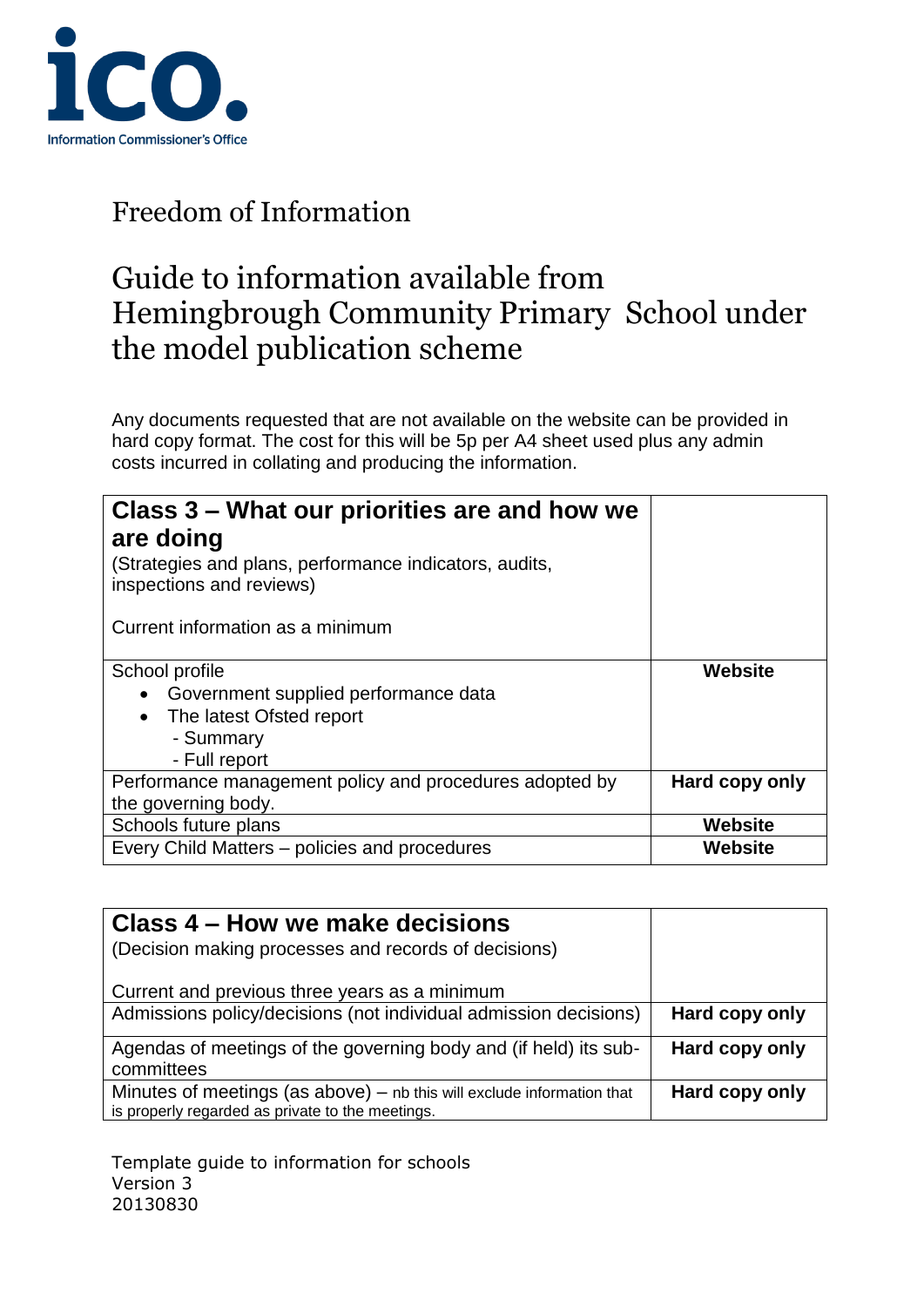

## Guide to information available from Hemingbrough Community Primary School under the model publication scheme

Any documents requested that are not available on the website can be provided in hard copy format. The cost for this will be 5p per A4 sheet used plus any admin costs incurred in collating and producing the information.

| Class 5 – Our policies and procedures<br>(Current written protocols, policies and procedures for delivering<br>our services and responsibilities)<br>Current information only |                  |
|-------------------------------------------------------------------------------------------------------------------------------------------------------------------------------|------------------|
| School policies including:                                                                                                                                                    | <b>Hard copy</b> |
| Charging and remissions policy                                                                                                                                                | and /or          |
| <b>Health and Safety</b><br>$\bullet$                                                                                                                                         | website          |
| Complaints procedure<br>$\bullet$                                                                                                                                             |                  |
| Staff conduct policy<br>٠                                                                                                                                                     |                  |
| Discipline and grievance policies<br>$\bullet$                                                                                                                                |                  |
| Staffing structure implementation plan<br>$\bullet$                                                                                                                           |                  |
| Information request handling policy<br>$\bullet$                                                                                                                              |                  |
| Equality and diversity (including equal opportunities)<br>policies                                                                                                            |                  |
| Staff recruitment policies                                                                                                                                                    |                  |
| Pupil and curriculum policies, including:                                                                                                                                     | <b>Hard copy</b> |
| Home-school agreement                                                                                                                                                         | and /or          |
| Curriculum                                                                                                                                                                    | website          |
| Sex education                                                                                                                                                                 |                  |
| Special educational needs<br>$\bullet$                                                                                                                                        |                  |
| Accessibility<br>$\bullet$                                                                                                                                                    |                  |
| Race equality<br>$\bullet$                                                                                                                                                    |                  |
| Collective worship                                                                                                                                                            |                  |
| Careers education<br>$\bullet$                                                                                                                                                |                  |
| Pupil discipline                                                                                                                                                              |                  |
| Records management and personal data policies, including:                                                                                                                     | <b>Hard Copy</b> |
| Template guide to information for schools                                                                                                                                     |                  |

Version 3 8 20130830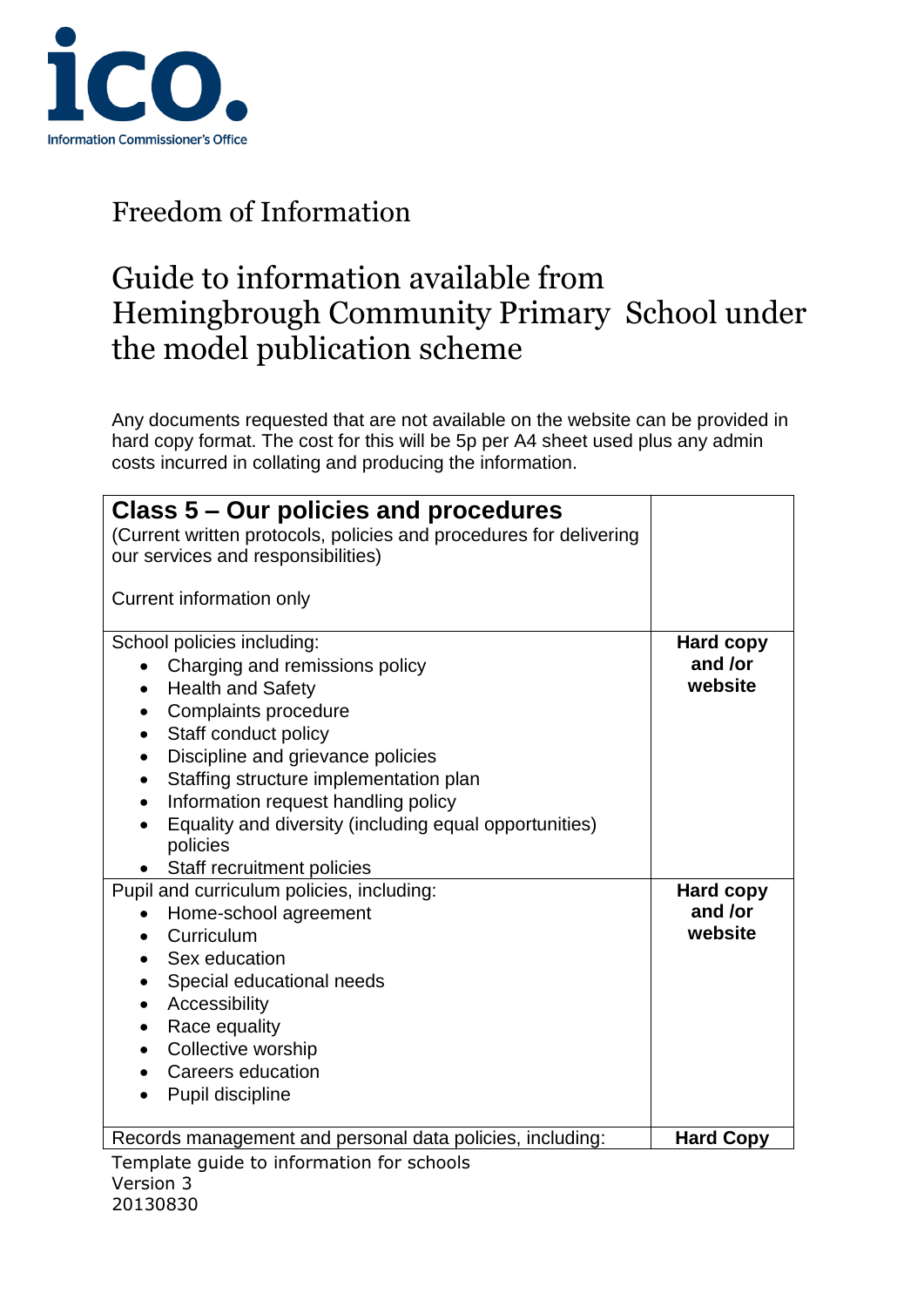

# Guide to information available from Hemingbrough Community Primary School under the model publication scheme

| Information security policies<br>$\bullet$<br>Records retention destruction and archive policies<br>$\bullet$<br>Data protection (including information sharing policies)                                                                                                                                               | and / or<br>website                     |
|-------------------------------------------------------------------------------------------------------------------------------------------------------------------------------------------------------------------------------------------------------------------------------------------------------------------------|-----------------------------------------|
| Charging regimes and policies.<br>This should include details of any statutory charging regimes.<br>Charging policies should include charges made for information<br>routinely published. They should clearly state what costs are to<br>be recovered, the basis on which they are made and how they<br>are calculated. | <b>Hard copy</b><br>and / or<br>website |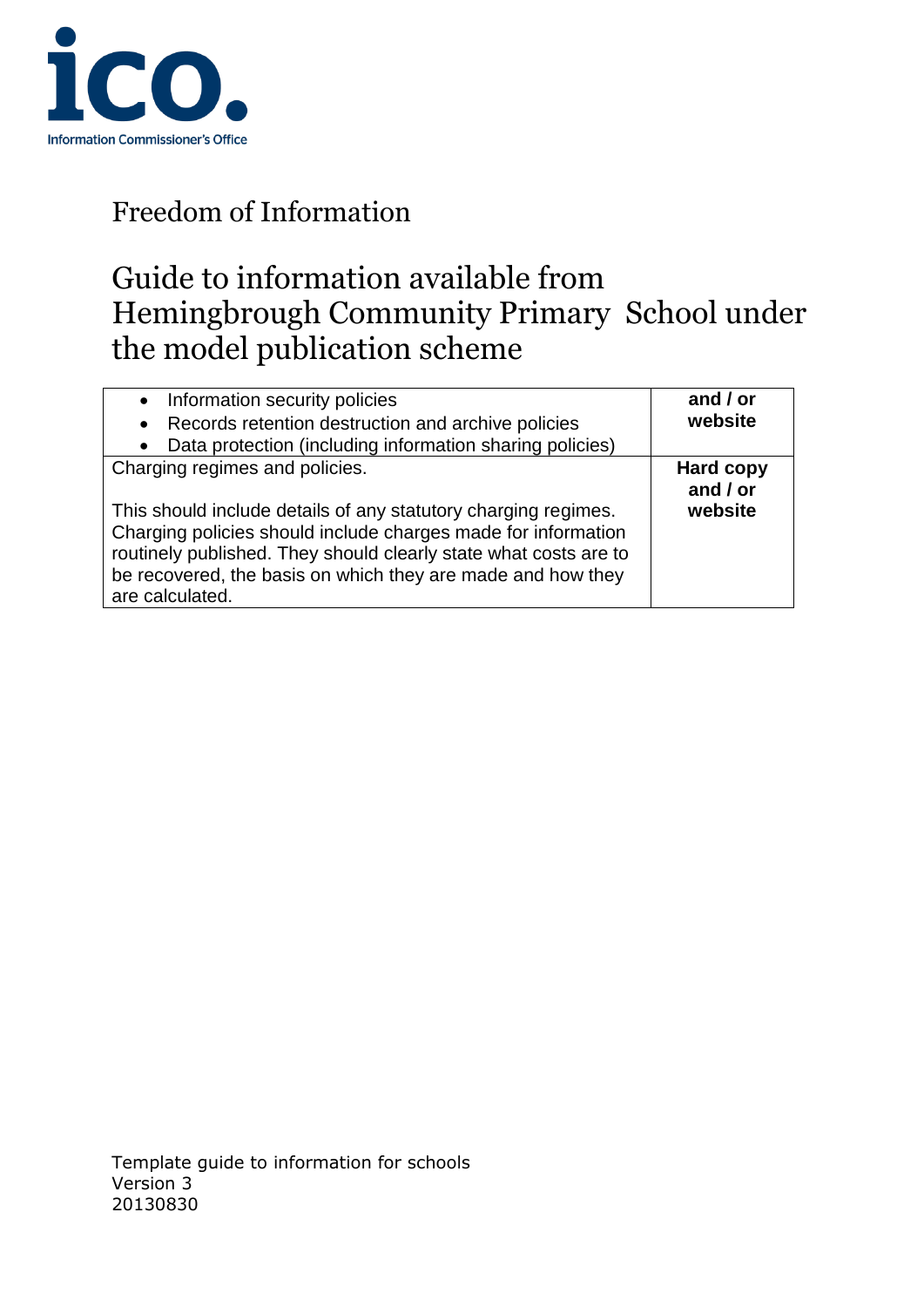

## Guide to information available from Hemingbrough Community Primary School under the model publication scheme

Any documents requested that are not available on the website can be provided in hard copy format. The cost for this will be 5p per A4 sheet used plus any admin costs incurred in collating and producing the information.

| Class 6 – Lists and Registers                                                                                                                          | (hard copy or<br>website; some                         |
|--------------------------------------------------------------------------------------------------------------------------------------------------------|--------------------------------------------------------|
| Currently maintained lists and registers only                                                                                                          | information may<br>only be available by<br>inspection) |
| Curriculum circulars and statutory instruments                                                                                                         | Hard copy only                                         |
| Disclosure logs                                                                                                                                        | Hard copy only                                         |
| Asset register                                                                                                                                         | Hard copy only                                         |
| Any information the school is currently legally required to hold<br>in publicly available registers (THIS DOES NOT INCLUDE<br>THE ATTENDANCE REGISTER) | Hard copy only                                         |
|                                                                                                                                                        |                                                        |

| Class 7 – The services we offer<br>(Information about the services we offer, including leaflets,<br>guidance and newsletters produced for the public and<br>businesses) | (hard copy or<br>website; some<br>information may<br>only be available by<br>inspection) |
|-------------------------------------------------------------------------------------------------------------------------------------------------------------------------|------------------------------------------------------------------------------------------|
| Current information only                                                                                                                                                |                                                                                          |
| Extra-curricular activities                                                                                                                                             | <b>Website</b>                                                                           |
| Out of school clubs                                                                                                                                                     | <b>Website</b>                                                                           |
| School publications                                                                                                                                                     | <b>Website</b>                                                                           |
| Services for which the school is entitled to recover a fee,<br>together with those fees                                                                                 | <b>Hard copy</b>                                                                         |
| Leaflets, books and newsletters                                                                                                                                         | Hard copy and / or<br>website                                                            |

Template guide to information for schools version 3 100 km in the set of the set of the set of the set of the set of the set of the set of the set of the set of the set of the set of the set of the set of the set of the set of the set of the set of the set of the 20130830